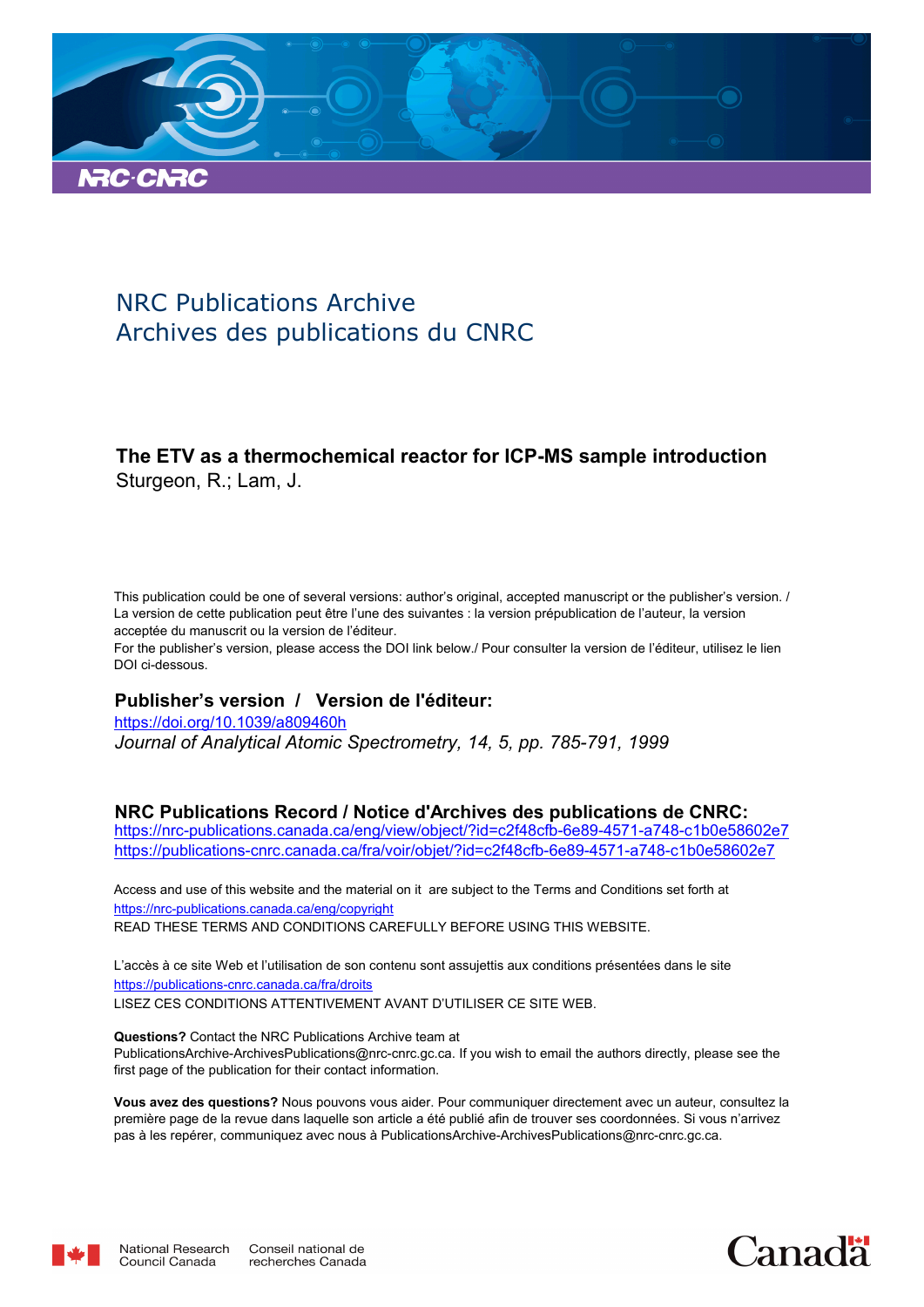## **The ETV as a thermochemical reactor for ICP-MS sample introduction†‡**

### **R. E. Sturgeon\* and J. W. Lam**

*Institute for National Measurement Standards, National Research Council of Canada, Ottawa, Ontario, Canada, K1A 0R9. E-mail: ralph.sturgeon@nrc.ca*

*Received 3rd December 1998, Accepted 19th January 1999*



Electrothermal vaporization (ETV ) for sample introduction into (inductively coupled) plasmas has been explored for more than two decades, first for use with optical spectroscopy and subsequently with mass spectrometry. It is with the latter that its full potential has been appreciated *vis-à-vis* solution sample nebulization. Tandem coupling of an ETV to a plasma source elicits a number of attractive features, not least of which is the explicit use of the device as a thermochemical reactor for *in situ* pretreatment of samples. This aspect of ETV use has not yet been su ciently well explored, despite an accumulated body of literature in the related field of ETAAS, where judicious selection of thermal programs and chemical modifiers has been extensively used to minimize analytical problems. Of particular interest for ETV sample introduction is the feasibility of using classical chemical modifiers or other reagents to alter the volatility of either the analyte or the concomitant matrix, thereby permitting a thermal or temporal separation of their release from the ETV surface. This approach may alleviate space charge interference e ects, minimize polyatomic ion interferences and e ectively enhance resolution, permit direct speciation of trace element fractions in samples as well as serve as a 'crucible' for sample preparation. The literature in this field is reviewed and examples of such applications for ICP-AES and ICP-MS detection are presented.

The term 'electrothermal vaporizer' can be used to encompass successful application of the ETV as an atomization source a wide range of physical platforms used for the resistive for AAS are distinctly di erent from the objectives set for its heating of a substrate upon which a (condensed phase) analyte use as a vanorizer for sample introduc heating of a substrate upon which a (condensed phase) analyte use as a vaporizer for sample introduction into plasma sources sample has been placed such as to result in its (rapid) release such as the inductively coupled a sample has been placed such as to result in its (rapid) release such as the inductively coupled and microwave induced into the gas phase. This process may result in the simple plasmas (ICPs and MIPs). Whereas complete atom into the gas phase. This process may result in the simple plasmas (ICPs and MIPs). Whereas complete atomization of vaporization of the analyte and any accompanying matrix, or the sample and confinement of the atomic vapor the partial or complete atomization of the analyte and matrix. Samples may be introduced in the form of solids,<br>surries, liquids, gases or aerosols. Although rods, boats,<br>and its experiment from the FTV to the plasma or other slurries, liquids, gases or aerosols. Although rods, boats, and its e cient transport from the ETV to the plasma or other filaments, cups and tubes have been used as heated substrates, observation volume used for atomic sp filaments, cups and tubes have been used as heated substrates, observation volume used for atomic spectrometry; in principle, discussion will be essentially limited to tubular graphite fur-<br>the two-step atomizer (cup-in-tu naces, as they are the most well-characterized and provide the most controllable thermal environment when heated either longitudinally or axially.<sup>1</sup> Direct sample insertion (DSI) devices, while exhibiting some properties similar to ETVs, will not be considered since, despite some potential for use of modifiers to alter the chemistry of the sample and micromodifiers to alter the chemistry of the sample and micro-<br>evidence the best characteristics of the device can be separately<br>environment within the vaporizer, minimal thermal control is<br>optimized to take advantage of its un available (determined by depth of insertion into the plasma 2 and application requires availability of a demountable torch. plasma sources.<br>The atomic spectroscopy community is most familiar with an array of

a variant of the ETV technique pertaining to its use as an atomizer (ETA) over the past 25 years in atomic absorption spectrometry (AAS)<sup>3</sup> and applications of the ETV have been spectrometry  $(AAS)^3$  and applications of the ETV have been high pressure nebulizers or any of the more e cient continuous amply demonstrated.<sup>4,5</sup> The analysts' freedom to select suitable microflow nebulizers (HEN DIHEN M amply demonstrated.<sup>4,5</sup> The analysts' freedom to select suitable microflow nebulizers (HEN, DIHEN, MCN, DIN, OCN, *etc.*) thermal programs in combination with the application of as well as through use of direct sample ins gaseous and liquid (dissolved) reagents permits wide-ranging can be directly introduced (using DSI devices) as well as in physicochemical transformations of samples and analytes to the form of dry powders (using fluidized be accomplished *in situ* (*i.e.*, selective vaporization of matrices be accomplished *in situ* (*i.e.*, selective vaporization of matrices ablated or spark eroded aerosols. Gases are sampled directly and transformation of analyte species to other forms by following vapor generation (*e.g.*,

**Introduction application of heat, reagents or direct interaction with the** substrate surface). It must be noted that the requirements for the sample and confinement of the atomic vapor within the high temperature observation volume is sought for AAS, it is the two-step atomizer (cup-in-tube) may be viewed as the use of an ETV for sample introduction into an ETA.<sup>6</sup> Formation of gaseous analyte molecular species or the adsorption/ <sup>1</sup> Direct sample insertion (DSI) occlusion of molecules or atoms of analyte on/in transportable (matrix) aerosol is the principal objective.<sup>7</sup> The ETV may thus be considered one of the constituents of a tandem source<sup>8</sup> in optimized to take advantage of its unique sample treatment ) capabilities in combination with those o ered by a variety of

An array of sample introduction techniques is currently utilized for plasma spectrochemistry.<sup>9</sup> Liquids are accommodated using pneumatic, ultrasonic, thermospray and hydraulic as well as through use of direct sample insertion devices. Solids the form of dry powders (using fluidized beds) or as laser following vapor generation (e.g., hydride formation). The ETV is unique amongst these in that this single device is able to accommodate all phases of matter: conventional dosing of †Presented at the Fifth Rio Symposium on Atomic Spectrometry, Cancun, Mexico, October 4–10, 1998.<br>  $\frac{1}{2}$  microliter volumes of liquid samples, direct weighing of pow-<br>  $\frac{1}{2}$  Canadian Crown copyright.<br>  $\frac{1}{2}$  Canadian Crown copyright. ders, injection of slurries of solids<sup>10</sup> as well as the sequestration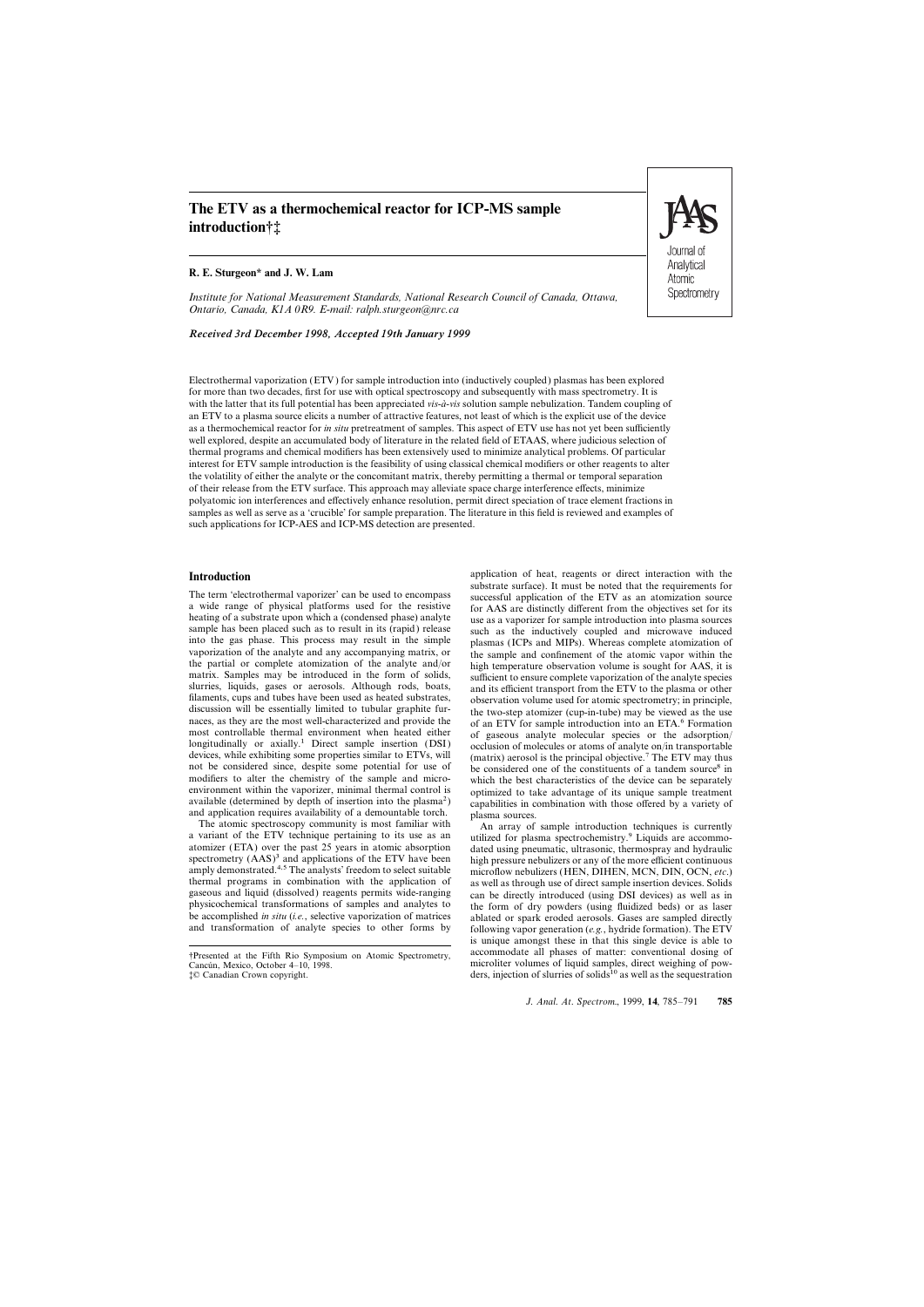introduction technique for plasma spectrochemistry are sum- in the ETV reactor in order to elicit optimal performance marized in Table 1. The microsampling capability originally from this introduction technique, which likely accounts for touted as a major benefit to use of the ETV has been the majority of users being those having a background in significantly eroded in the past few years following the intro- ETAAS. duction and acceptance of numerous microflow nebulizers Being cognizant of these limitations and shortcomings, it is operating with high e ciency in the  $\lt 100 \mu l \text{ min}^$ range.<sup>9</sup> Nevertheless, small, discrete sample volumes can be conveniently processed with the ETV. More significantly, the reluctance to use this device for routine work and, to date, ETV e ciently handles solutions containing dissolved solids, most applications have (unfortunately) focussed on liquid up to 100% content (*i.e.*, solids), which would plug nebulizers samples, which are often best handled by the many pneumatic when continuously aspirated,<sup>14–20</sup> and can be directly used for microsample introduction approaches already available. As the analysis of organic solvents. The e ciency<sup>21–23</sup> of these noted by Montaser *et al.*,<sup>9</sup> ...the true strength of the ETV... devices is typically in the range of 20%, well above that of is the ability to handle di cul devices is typically in the range of 20%, well above that of conventional nebulizer sample introduction, but less than that samples, high salt samples, radioactive and toxic materials), available with microflow nebulizers. Enhanced detection power slurries, solids and to allow speciation studies'. While many ensues,<sup>4,5</sup> often as a direct result of reduced solvent-related such samples can indeed be used with the ETV, the restrictions polyatomic spectral interferences (with lower oxide fractions noted above concerning formation polyatomic spectral interferences (with lower oxide fractions noted above concerning formation of non-volatile species and as well) in addition to the possible sample preconcentration memory e ects from carbide forming ele as well) in addition to the possible sample preconcentration memory e ects from carbide forming elements (*i.e.*, with schemes which can be implemented with the ETV. radioactive elements) must be respected. ETV was first c Furthermore, and uniquely, it is possible to enhance the to an ICP for optical emission work some 25 years ago,<sup>25</sup> with e ective resolution of the MS system by taking advantage of the first report on its application to ICP-MS in 1983.<sup>26</sup> Several the added temporal (thermal) dimension associated with the reviews have already explored many niche applications of the analyte desorption event,<sup>24</sup> utilize the device as a digestion ETV which illustrate some of its strengths;<sup>4,5,27</sup> it is the medium for sample pretreatment and derive speciation infor- objective of this review to highlight the proficiencies of the mation. In general, sample manipulation can be minimized ETV which advantageously utilize both its physical and chemiwith this device, in that many physicochemical reactions can cal attributes to achieve unique *in situ* sample handling and be implemented *in situ*

discrete nature of sampling leads to transient response, which is more di cult to quantitate precisely  $(5-15%$  RSD typical are drawn from relevant ETAAS literature which can, by than steady-state signals, although precision can be improved extrapolation, be utilized for such tandem source applications, to  $0.5-2\%$  by using the isotope dilution approach<sup>5</sup>. The lower sample throughput (typically 20 per h) frequently unsettles issues. Areas relating to the use of the ETV as a preconcenusers. The recent introduction of ICP-time of flight instrumen- tration cell (to enhance detection power further and minimize tation will remove these obstacles currently associated with matrix interferences), for *in situ* sample preparation, as well quadrupole based detectors, which limit acquisition to  $4-5$  as analyte speciation will also be addressed, although it is elements per transient and restrict measures which can be recognized that these topics strictly do not fall under the taken to enhance precision. Clearly, non-volatile elements and purview of the chemistry of the system. Issues relating to those that are prone to formation of low volatility carbides analyte transport e ciency and the need are not optimal candidates for quantitation by this technique. are also not considered here and the reader is referred elsewhere<br>The potential for severe memory e ects remains when dealing for a discussion of these topics The potential for severe memory e ects remains when dealing

**Table 1** Advantages and disadvantages of the ETV for sample

*Advantages Disadvantages* Poor(er) precision dinov *et al.*<sup>28</sup>

Limited to volatile elements/species Method of additions often required for quantitation<br>Requires knowledge of chemistries in ETV reactor

of chemically and physically generated analyte vapors and with such elements or high concentrations of matrix elements aerosols<sup>11–13</sup> for subsequent introduction into plasmas. which are target analytes in subsequent samples. In general, it The advantages and disadvantages of the ETV as a sample is expedient to have a knowledge of the chemistries prevailing

useful to reflect on what the potential contributions this sample introduction technique might encompass. There is a general , 9 '…the true strength of the ETV… radioactive elements) must be respected. ETV was first coupled . pretreatment capabilities. Emphasis will be placed on thermo-Use of the ETV is not without significant drawbacks. The chemical interactions of the analyte–matrix with the ETV substrate and/or added gas, liquid or solid reagents. Examples as well as reports directly addressing ETV sample introduction analyte transport e ciency and the need for physical carriers

### **Chemistry in the ETV**

### — **Reduction of matrix** /**spectral interferences**

Microsampling capability<br>
High dissolved solids samples accommodated<br>
High sample transport e ciency<br>
High sample transport e ciency<br>
High sample transport e ciency<br>
High sample transport e ciency High sample transport e into ICP-MS instruments is the use of the device to modify High sample transport e into ICP-MS instruments is the use of the device to modify compatible with organic solvents the composition of the sample entering the plasma. This is Enhanced detection power<br>
Reduced solvent spectral interferences<br>
Reduced solvent spectral interferences<br>
Thermal programming. Appropriate ashing temperatures Reduced solvent spectral interferences<br>
Reduced analyte oxide fractions<br>
Reduced analyte oxide fractions<br>
Reduced analyte oxide fractions<br>
Nould be used to remove unwanted matrix constituents when Reduced analyte oxide fractions<br>Control of matrix (space charge) interferences<br>Reduced to remove unwanted matrix constituents when<br> $\frac{1}{2}$  should be used to remove unwanted matrix constituents when Control of matrix (space charge) interferences<br>
Enhanced e ective resolution (added dimensionality)<br>
Speciation capabilities<br> *In situ* sample digestion<br> *In situ* sample digestion<br> *In situ* sample digestion *In situ* sample digestion high temperature clean step. In combination with suitable minimization of sample handling measure of the step. In combination with suitable reagents to execute physicochemical reactions which e e reagents to execute physicochemical reactions which e ect separation of the analyte from the matrix species, the ETV Disadvantages—<br>Transient signals; peak duration 2–5 s<br>channical recotor. It is likely that the first reference to the Transient signals, peak duration 2–5 s<br>Limited to 4–5 elements per transient (scanning instruments)<br>Low throughput<br>Low throughput<br>Low throughput

It is expedient at this point to discuss interferences and their Memory e ects<br>
Internal standard (carrier) needed<br> **Alternal standard (carrier)** needed<br> **Alternal standard (carrier)** needed<br> **Alternal standard carrier)** needed<br> **Alternal standard carrier)** needed a sample matrix compared with that from a standard, a matrix e ect is operative. The origin may lie within the ETV itself, wherein the matrix may promote the low temperature loss of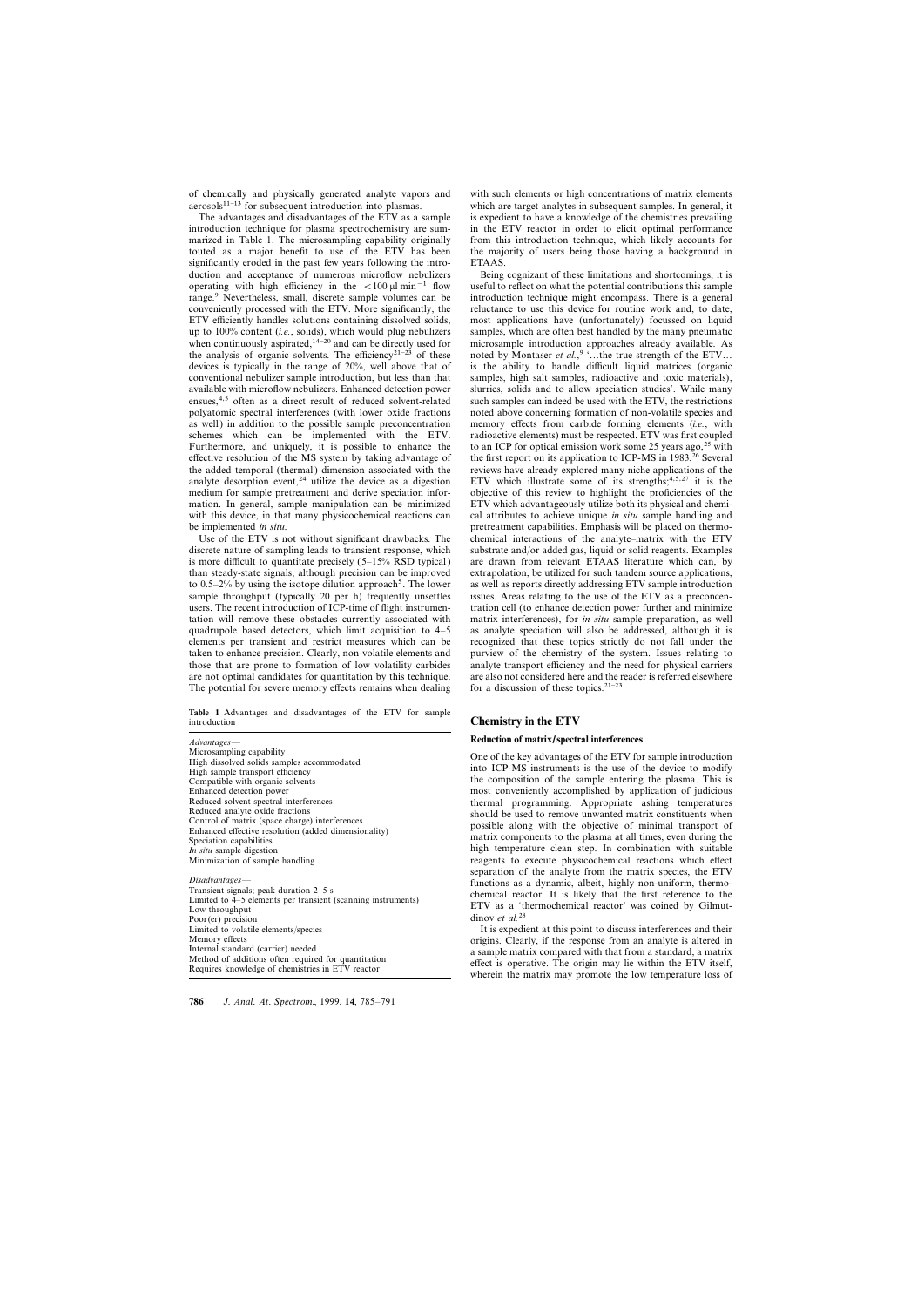analyte (*e.g.*, as a volatile chloride) or inhibit its complete Elimination of matrix components entering the plasma may volatilization (by occlusion in a low volatility component). not only alleviate spectral interferences as well as non-Sample transport e ciency from the ETV to the plasma may spectroscopic e ects (*e.g.*, ionization suppression from EIEs), also be altered by the presence of the matrix, serving either to but the matrix e ect associated with the space charge phenomenhance (through formation of a more stable transportable enon can, in principle, also be minimized. Caution must be aerosol) or decrease the e ciency (by formation of a reactive exercised in that space charge e ects from sample components film on the surface of the transport tube). Once in the plasma, are hopefully not replaced with an equally deleterious matrix matrix induced signal suppressions or enhancements may from added modifiers. An example of this will be presented originate from an alteration of the degree of ionization, or the later in connection with the determination of Se in a reference zone of maximum ion density sampled. Within the MS sediment material. interface, space charge e ects may dominate, leading to mass As noted earlier, refractory elements, and those that interact bias problems, especially when dealing with relatively massive at high temperature with graphite to form non-volatile carionized matrix components and low relative atomic mass bides, are troublesome for ETV sample introduction, resulting analytes. Finally, spectroscopic interferences take the form of in non-quantitative release from the ETV or excessively broad polyatomic ions, such as matrix element argides or oxides with 'transients' having degraded precision of measurement. nominally the same mass as the analyte. Although the e ects Similarly, such matrix species may be di cult to remove from of some of these may be remediated by use of sector instru- the device and create problems for subsequent determinations. ments, often the maximum resolution of 10 000 available with This dilemma is not unique to tandem source ETV, having these machines is not su cient and semi-empirical corrections been earlier encountered with ETAAS and even dc arc emission to response can be attempted. Spectroscopic interferences may, spectrography. As a consequence, sev to response can be attempted. Spectroscopic interferences may, for all practical purposes, also be isobaric  $(e.g., Cd$  and Sn isotopes) which would require resolving powers of  $10^5$  to eliminate. As most ICP-MS instruments are quadrupole based, with an e ective unit resolution, all 'spectroscopic' inter- analyte, including the introduction of halogenation and comferences become synonymous with 'isobaric' interferences. plexation reagents.<sup>36–47</sup> Ng and Caruso<sup>38</sup> reported on the use

removal of the sample solvent, typically water, can substan- formation of the volatile chlorides. Similarly, Matousek and tially alter the concentrations of oxide and hydroxide species in the plasma, thereby reducing spectral interferences the furnace during the high temperature vaporization stage to from polyatomic interferences. This process is e ciently achieve e cient removal of refractory carbide residues. This accomplished with the ETV during the sample drying stage, provided an alternative to halocarbon purging.47 Huang *et al.*37 the e cacy of which is mirrored in the numerous e orts added a 1.8% slurry of PTFE directly to dosed samples and, targeting sample desolvation for pneumatic nebulization using heated spray chambers with tandem condensers or membrane PTFE to liberate fluorine which subsequently attacked the driers to remove moisture. This is particularly advantageous sample matrix and enhanced the volatility of the analyte. when applied to the determination of the rare earth elements,  $A$  variation of this approach was used to separate  $As^{39}$  and wherein multiple corrections for polyatomic oxides are other- $Si^{40}$  selectively from sample ma wherein multiple corrections for polyatomic oxides are otherwise necessitated.<sup>29,30</sup> The same benefits can be more e ciently realized with the ETV. Additionally, reduced solvent load alters plasma chemistry in that electron density is lowered but  $\text{As}F_3$  and  $\text{Si}F_4$  from the medium for transport to an ICP (for the excitation temperatures are increased, less power is AES detection). Although the reaction was conducted in a expended in vaporizing/dissociating water and the plasma ionization characteristics are improved, thereby enhancing ETV-ICP-MS is straightforward.<br>Kumamaru and co-workers

elimination of solvent load, sample matrix load can also be and application of a drying stage to remove all water, the altered by one of two approaches: the sample matrix may be residue was reacted with a solution of ethylmagnesium bromide selectively vaporized in a separate step, prior to the vaporiz-<br>in tetrahydrofuran to permit release ation and introduction of the analyte into the plasma or, in lium at temperatures as low as  $600^{\circ}C^{42}$  Similar approaches reverse fashion, the matrix is selectively removed from the also permitted the formation and volatilization of dibutylzinc ETV following early (low temperature) transfer of the analyte to the plasma. In either case, it is often not su cient to simply apply an appropriate thermal program, as the volatilities of with ethylmagnesium bromide. In each case, quantitative the analyte and matrix are frequently not disparate enough to release of the analyte could be achieved, permitting its complete accomplish significant separation e ciently. For this reason, separation from the matrix. Low temperature vaporization chemical modifiers are often utilized which react with either the analyte or the matrix components to create new compounds which enhance their volatility di erences and permit more elements in rock, steel and aluminium samples following e cient and selective vaporization of one of them. The 'art' addition of  $10 \mu$  of a 0.2 M solution of reagent to the sample of such applications is well developed and borrowed from the in the furnace. Although the above studies were conducted literature on ETAAS.<sup>32–34</sup> Unfortunately, addition of modifiers with an ETV-ICP-AES system, these approaches are clearly is often plagued with the adventitious introduction of concomi- amenable to operation with ICP-MS. Indeed, Byrne *et al.*41 tant analyte impurities. These increase the analytical blank also reported on the *in situ* formation of a volatile 8-hydroxyand degrade the detection limit and/or create new spectral quinolate complex of Cr for ETV-ICP-MS analysis which interferences *via* reaction of the relatively massive (µg scale) amounts of modifier with plasma gas species (*i.e.*, generation ation without the reagent. This was ascribed to a lowering of of argide species).<sup>35</sup> the required vaporization temperature (to 1800 °C) which

been adopted which take advantage of the chemistry which can be used at elevated temperature to create conditions within the ETV which enhance the volatility of the sample and/or of a  $7\%$  (m/v) solution of NH<sub>4</sub>Cl to facilitate the vaporization **Solvent removal to minimize polyatomic interferences.** Simple of Zr, U, V and Cr from a graphite cup by preferential *in situ* Powell<sup>36</sup> utilized direct injection of chlorine gas  $(50 \mu l)$  into by charring the sample at  $450^{\circ}$ C, e ected decomposition of the

> aliquot of  $3\%$  (m/v) NaF solution to a mixture of the sample  $2SO_4$ . The heat of the reaction was su cient to volatilize separate PTFE reservoir, extrapolation of this approach to

Kumamaru and co-workers advantageously utilized the ETV as a thermochemical reactor to undertake *in situ* alky-**Minimizing transport of matrix components.** Apart from the lation reactions.<sup>42–44</sup> Following the dosing of the liquid sample in tetrahydrofuran to permit release of the volatile diethylberyl-° C43 following *in situ* butylation with butyllithium <sup>°</sup>C<sup>44</sup> by reaction (900 °C) of the 8-hydroxyquinolate complex of  $V^{45}$  and Cr  $(950\degree C)^{46}$  was used to facilitate determination of these enhanced the limit of detection 20-fold compared with vaporiz-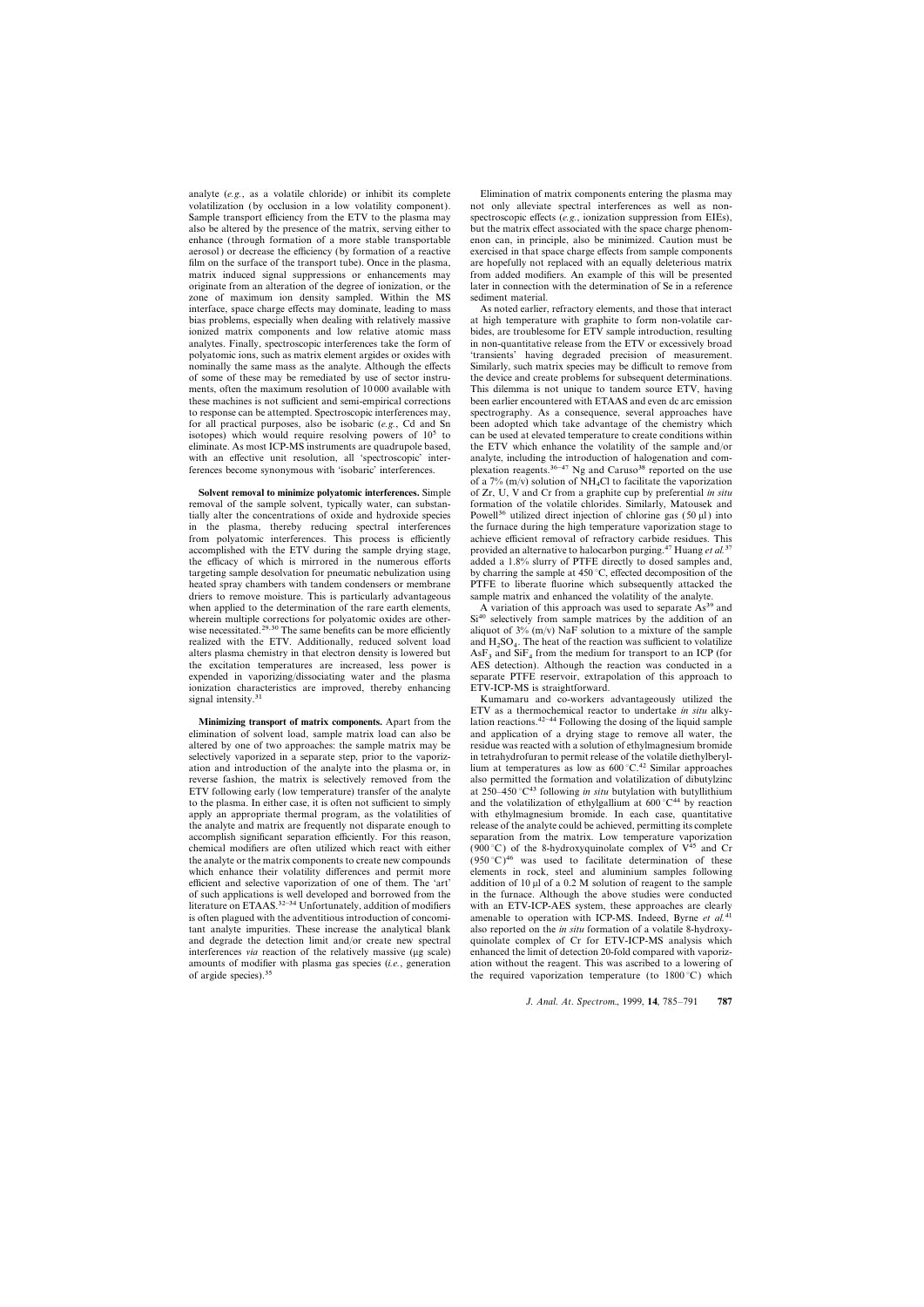analyte with use of a classical modifier, such as reduced the sample. A limit of detection for As was estimated to be palladium, while attempting to volatilize the major fraction of 7.5 ng  $1^{-1}$  with a sample throughput palladium, while attempting to volatilize the major fraction of matrix selectively, or formation of a more volatile complex of A further example of the utility of the ETV to function as the analyte which permits its selective low temperature release. a thermochemical reactor can be illustrated by the direct An example of the former is the work of Grégoire and determination of Cd in seawater.<sup>57</sup> Fig. 3A An example of the former is the work of Grégoire and determination of Cd in seawater.<sup>57</sup> Fig. 3A shows transients Ballinas<sup>48</sup> who utilized Pd and Mg to stabilize As while treating for release of 100 pg of Cd from a stan the sample with  $NH<sub>4</sub>NO<sub>3</sub>$  (to form  $NH<sub>4</sub>Cl$ ) in an e ort to of  $HNO<sub>3</sub>$  using a maximum power heating mode for the ETV  $NO<sub>3</sub>$  (to form  $NH<sub>4</sub>Cl$ ) in an e ort to volatilize as much chloride (in the form of  $NH<sub>4</sub>Cl$ ) as possible at 1000 °C prior to the determination of As in seawater (to

similar situation encountered in our own laboratory. Despite experimental uncertainty, the same. Fig. 3C presents a trace use of an Ni modifier to enhance the thermal stability of As, for the ramped atomization of 200 pg Cd without EDTA, and in addition to the introduction of  $NH<sub>4</sub>NO<sub>3</sub>$ a pyrolysis temperature of 1100 °C, the signal for As is  $111 \text{Cd}$  is less than 1% of its response in the presence of EDTA. significantly suppressed in a neat sample of 20  $\mu$ l of seawater Atomic absorption spectrometry was used to show that the (NASS-4 reference material). Additionally, it is clear that Cd was likely released at approximately 700 °C in the form of complete removal of the chloride fraction of the matrix is a cold vapor from samples treated with EDTA. unsuccessful, as the recorded  ${}^{40}\text{Ar}^{37}\text{Cl}^+$  reveals that  ${}^{75}\text{As}$  Chapple and Byrne<sup>49</sup> adopted a di erent approach to the would also be compromised by overlap with more abundant  ${}^{40}\text{Ar}^{35}\text{Cl}^+$ . Based on earlier reports that use of EDTA or organic diacids, such as ascorbic or citric acid, is useful for to remove the salt matrix from seawater samples. Volatile facilitating early release of volatile elements from saline elements were lost in the process and only Co, Cu, Mn, Ni media,<sup>50–52</sup> experiments were conducted to address the e cacy and V could subsequently be quantitated. of this approach for the direct determination of As in seawater. A further example of the utility of the ETV functioning as Further, as it is well-known that environmental samples may a reactor for *in situ* sample processing is the thermal generation contain As in several di erent chemical forms, *i.e.*, monome-<br>thylated and dimethylated species, arsenocholine and arsenosu-<br>to promote its quantitative and early release from a matrix of thylated and dimethylated species, arsenocholine and arsenosu-<br>gars<sup>53–55</sup> (arsenobetaine has not been reported in seawater, rather a halogenated betaine-like species), which may have sequently used to show that the Se volatilized as a molecular di erent volatility and chemistry for interaction with Pd or Ni complex from the sample at temperatures below 600 °C (*i.e.*, modifiers,<sup>56</sup> it was deemed appropriate to ensure that all forms no atomic absorption was regis modifiers,<sup>56</sup> it was deemed appropriate to ensure that all forms of As likely to be present in the sample be first converted to a common (inorganic) form. This was conveniently achieved added citric acid. Although sensitivity is enhanced more than *in situ* by undertaking oxidation of the sample at 500 °C while 50-fold, the depression evident in t admitting a 200 ml min<sup> $-1$ </sup> flow of air into the ETV. If this

minimized the release of carbon into the ICP, thereby decreas- oxidative conversion is not completed, use of ascorbic acid ing the intensity of the polyatomic  ${}^{12}C^{40}Ar^{+}$  species interfering alone results in the loss of a fraction of the total As at with the measurement of the principal Cr isotope. temperatures as low as 200 °C. Following completion of the oxidation step, ascorbic acid modifier was then added to **Altering release of volatile elements.** Separation of relatively promote early release of As and the sample vaporized at a volatile analytes from matrices of similar volatility presents a relatively low temperature of 500 °C (using a ramped heating di cult challenge, as exemplified by the determination of of 300 °C s−1). Fig. 2 illustrates the recorded transient along elements such as Zn and Cd in seawater. The massive amount with that for  $40\text{Ar}^3/\text{Cl}^+$ . It is clear that nearly complete of salts that co-volatilize with these elements create not only separation of the As from the matrix has now been achieved excessive space charge problems, which virtually suppress the and there is insignificant 'isobaric' correction required for analyte ion signal,  $48.49$  but can interfere with the measurement interference from  $40Ar^{35}Cl^{+}$ analyte ion signal,<sup>48,49</sup> but can interfere with the measurement interference from <sup>40</sup>Ar<sup>35</sup>Cl<sup>+</sup>. Total As in this sample was of other analytes (e.g., As) due to formation of polyatomic determined by the method of addi of other analytes (*e.g.*, As) due to formation of polyatomic determined by the method of additions to yield  $2.0 \pm 0.3$  (*n*=<br>species (<sup>40</sup>Ar<sup>35</sup>Cl<sup>+</sup>). 26) ng ml<sup>-1</sup> as compared with  $1.69 \pm 0.09$  ng ml<sup>-1</sup> obtained 26) ng ml<sup>-1</sup> as compared with 1.69 $\pm$ 0.09 ng ml<sup>-1</sup> obtained Two approaches to this problem arise: stabilization of the by hydride generation ETAAS following photo-oxidation of

for release of 100 pg of Cd from a standard  $1\%$  (v/v) solution (approximate heating rate of 1800 °C s<sup>−1</sup>). Fig. 3B presents a at 1000 °C prior to the determination of As in seawater (to trace for the release of 100 pg Cd in the presence of 0.2 mg minimize <sup>40</sup>Ar<sup>35</sup>Cl<sup>+</sup> polyatomic interference). EDTA when using a ramped heating of the ETV (1000 EDTA when using a ramped heating of the ETV (1000 °C s<sup>−1</sup>). Fig. 1 illustrates transient signals for As obtained for a The integrated intensities for traces A and B are, within from which it is clear that the integrated intensity for the

> problem in that multiple additions of  $HNO<sub>3</sub>$  were made to the sample in combination with pyrolysis at  $1200$  °C in an e ort

> digested sediment.<sup>58</sup> Atomic absorption spectrometry was sub-Se signal transients generated in the absence and presence of 50-fold, the depression evident in the tail of the signal in the presence of citric acid is a consequence of the concurrent release of excess modifier from the ETV. This space charge interference, which likely occurs throughout the entire vaporiz-





**Fig. 1** Signal transients for As using ETV-ICP-MS sample introduction. a 20 pg As standard, 300 °C pyrolysis temperature; b 20  $\mu$  sample **Fig. 2** Signal profiles for As and background in NASS-4 seawater for of seawater (NASS-4, equivalent to approximately 40 pg As) spiked **ETV** sample with 5 µg Ni and 10 µg NH<sub>4</sub>NO<sub>3</sub> modifiers, 1100 °C pyrolysis tempera-<br>ture; and c trace for <sup>40</sup>Ar<sup>37</sup>Cl<sup>+</sup>.<br>read delay. a <sup>75</sup>As; and b <sup>40</sup>Ar<sup>37</sup>Cl<sup>+</sup>.

ETV sample introduction following air oxidation, addition of ascorbic acid, pyrolysis at 400 °C and ramped atomization (5 s) to 1400 °C, 2 s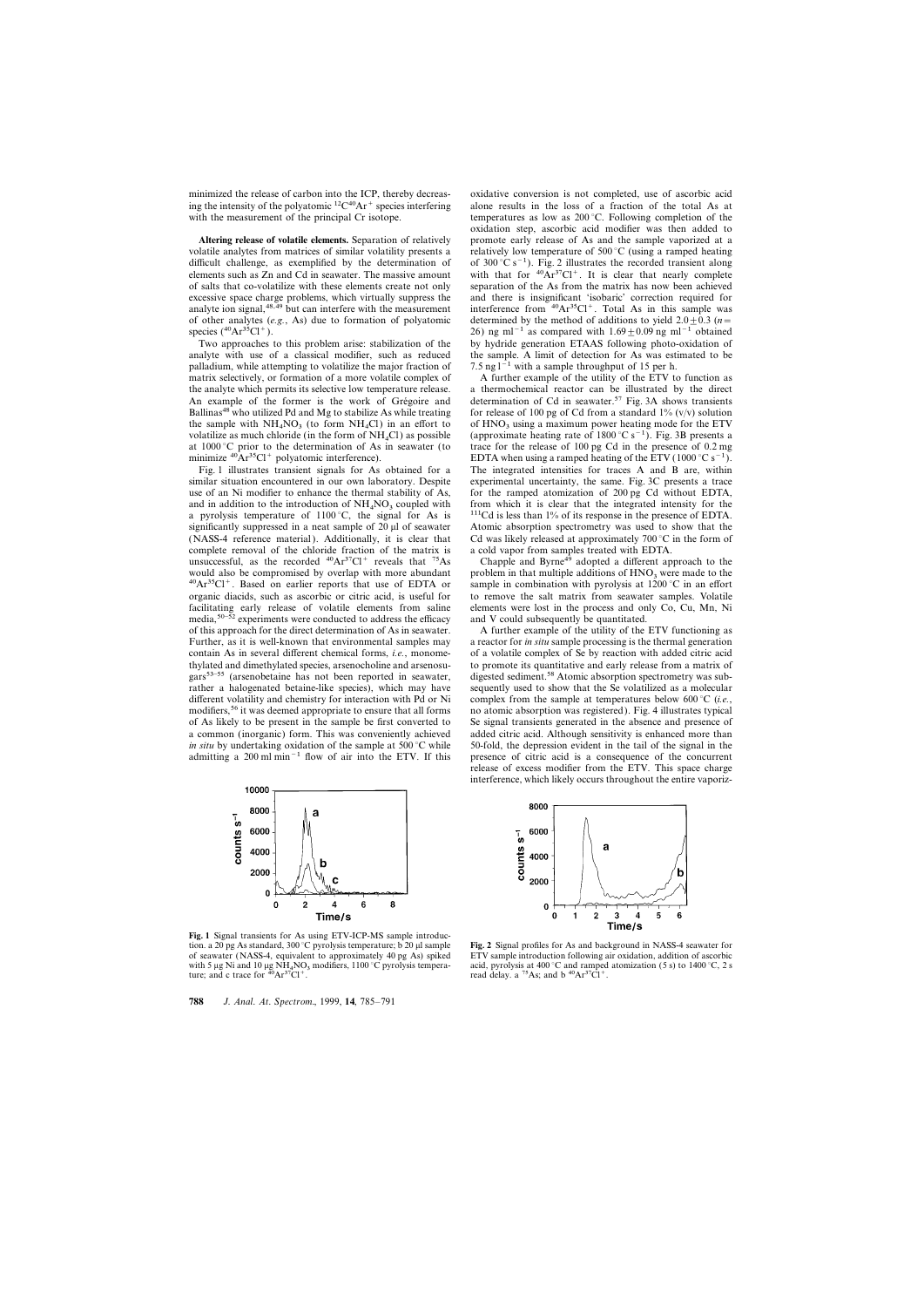

pyrolysis. A, 100 pg Cd with maximum power heating to 1900 $^{\circ}$ C; B, 100 pg Cd with 0.2 mg EDTA, ramped heating at  $1000^{\circ}$ C s<sup>-</sup> 200 pg Cd, no modifier, ramped heating at  $1000^{\circ}$ C s<sup>-1</sup>



(trace B, 500 pg Se) citric acid. 'Pyrolysis' temperature of 120 ramped (20 s) atomization to 2600 °C.

ation event, noticeably compromised the  $77$ Se:  $82$ Se ratio but permitted the determination of ultra-trace concentration (50 ng g −

interferences by judicious use of thermal programming and *in* (TFA). The TFA complex of Cr<sup>III</sup> was removed from the cell  $situ$  thermochemical reactions with suitable reagents, as described above, the ETV also o ers the advantage of an which the Cr<sup>VI</sup> was volatilized by heating to 2600 °C. added dimensionality to the analysis. Temporal release of Extrapolation of the procedure to ETV-ICP-MS detection analytes from the surface of the ETV can be used to advantage remains to be verified in light of the problems to e ect a chromatographic separation of the various species

desorbing from the graphite surface. A particularly powerful example of the attributes of this added dimensionality is the use of ETV for sample introduction into an ICP-TOF-MS instrument.24 The characteristic appearance temperatures of several elements (Cd, Sn and In) were used to separate the signals temporally when they would otherwise exhibit mutual (isobaric) interference. Attempting this by mass spectrometry alone would have demanded unattainable resolution with the system used (90–100 k).

### *In situ* **speciation**

Answers to questions relating to toxicity, bioavailability and transport processes are highly dependent on an element's form and can only be ascertained by acquiring quantitative species specific information.<sup>59</sup> In addition to valence state speciation information, identification of organometallic species (of As, Se, Sn, Hg and Pb) has been most actively pursued. Although numerous tandem source approaches have been utilized relying on the chromatographic characteristics of the temporally- or volume-resolved response from atomic detectors to identify the species detected,<sup>59,60</sup> little has been accomplished with use of the ETV. While admittedly the examples which follow could be, in some cases, more easily addressed with other techniques, they nonetheless provide evidence of the capabilities of the ETV in this area of study.

Richner and Wunderli<sup>61</sup> used the ETV to  $e$  ect a thermal separation of inorganic chlorine from its more volatile forms associated with polychlorinated biphenyls, enabling quantitation of the latter in waste oils by ICP-MS. Organochlorine could be removed from the sample aliquot by heating the ETV to 400 °C, whereas the inorganic fraction was removed by heating to 2650 °C.

Discrimination of the inorganic fraction from total mercury Fig. 3 Signal profiles for <sup>111</sup>Cd with ETV sample introduction, 350 °C present in biological tissue was reported by Willie *et al.*<sup>62</sup> and provided an elegant example of the use of the ETV as a thermochemical reactor for *in situ* sample pretreatment and speciation. The integrity of the species was preserved by solubilization of the tissue with tetramethylammonium hydroxide (TMAH). For the determination of total mercury, sample aliquots were simply dried and vaporized into the plasma. For the selective determination of inorganic mercury, iodoacetic acid, sodium thiosulfate and acetic acid were added to the sample, cleaving the methylmercury from the tissue. Volatile methylmercury iodide so formed was released during the sample drying stage (120 °C), leaving only inorganic mercury to be quantitated by the method of additions.

Other, less quantitative, speciation schemes for the determination of the various forms of mercury present in soils and sediments rely on simple thermal distillation or pyrolysis of a sample (2 mg) by heating at  $0.5^{\circ}$ C s<sup>-1</sup> and sweeping the evolved gas into a quartz tube for AAS detection.<sup>63,64</sup> The same can be conveniently accomplished with the ETV, wherein the vapors are swept to the ICP torch. Calibration is achieved **Fig. 4** Signal profiles for 78Se with (trace A, 50 pg Se) and without with use of standard reference soils. This is clearly likely to provide a qualitative approach to this problem, as otherwise the standard soils themselves must be certified for speciation content.

Arpadjan and Krivan<sup>65</sup> quantitatively achieved *in situ* separation of  $Cr^{III}$  from  $Cr^{VI}$  using the heated graphite furnace to initiate reaction of samples (water and urine) with a mixture Apart from the direct minimization of some polyatomic of TMAH, methanol, sodium acetate and trifluoroacetylacetone  $°C$  (300 s heating at 400  $°C$ ), after remains to be verified in light of the problems which arise from  $52ArC^+$ . However, the methodology reported by Byrne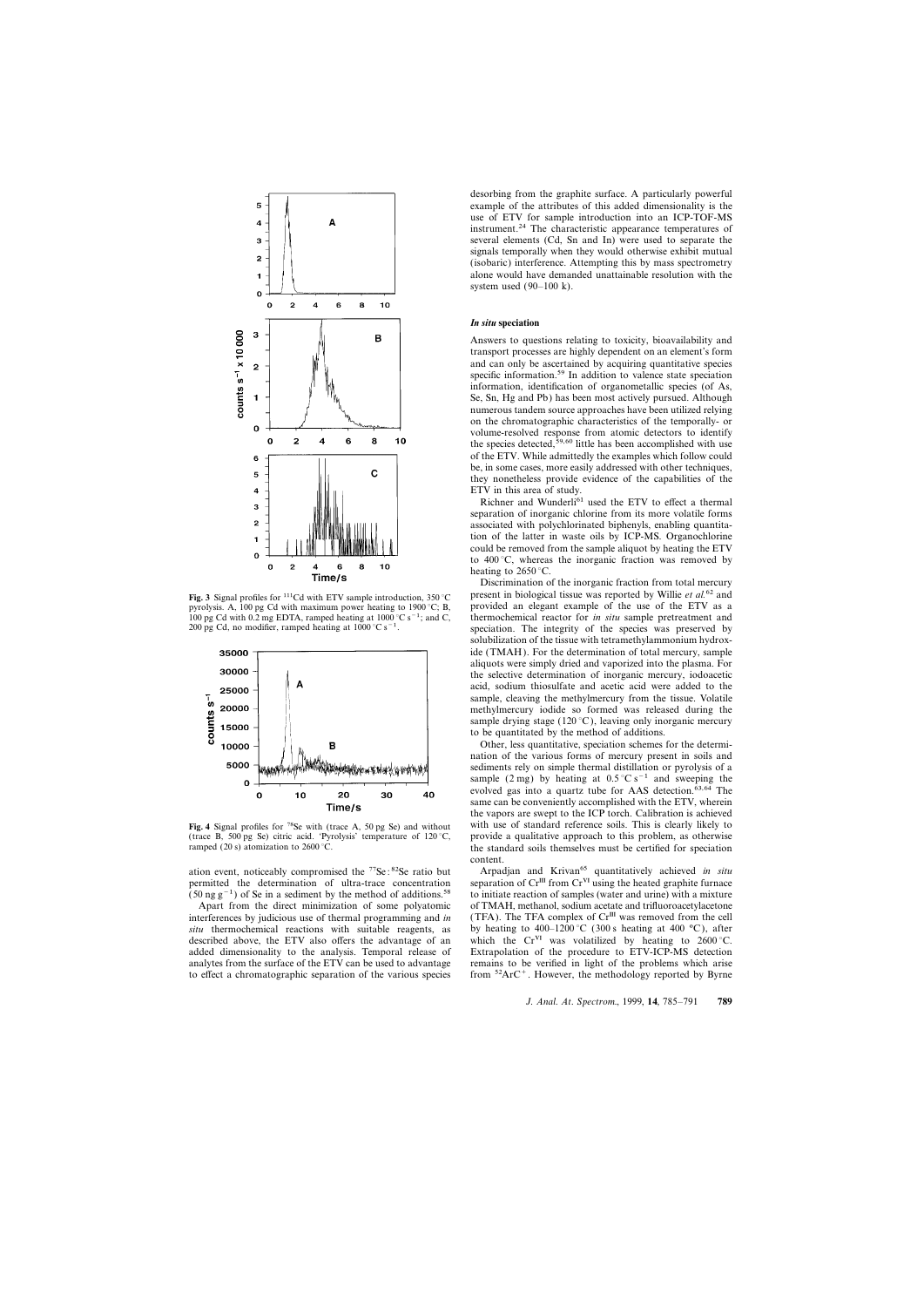*et al.*41 and Tao and Kumamaru46 may likely be utilized to Although the principal application has been directed to the *in*

nation of  $As^V$  and  $As^{III}$  in aqueous environmental samples was<br>reported by Chen *et al.*<sup>66</sup> When the graphite surface of the ETV was modified by high temperature impregnation with  $ETV$  may be conveniently used as a preconcentration cell for zirconium, it was possible to volatilize As<sup>III</sup> selectively in the collection of aerosol particulates<sup>81</sup> form of the chloride by addition of 9 M HCl to the sample deposition techniques. This approach has also been successfully and heating to 400 °C. The As temperatures up to  $1400^{\circ}$ C by interaction with the surface. Se and Sb.<sup>13</sup> The method of additions was used for quantitation. At this The ETV may also function as the cathode of an electrotemperature, most of the chloride has been removed from the chemical cell, thereby permitting the deposition of electroactive furnace and spectral interference from  ${}^{40}Ar^{35}Cl^+$  should be negligible.

The ETV has also been used as an e cient medium for solid<br>sample digestion. The relatively inert, high purity graphite<br>substrate and programmable temperature may be used to<br>process samples *in situ* more e ciently than o 150 °C. Ashing of the sample at 1000 °C removed the bulk of the matrix and the Cd analyte was then volatilized into a **Conclusion** plasma by heating to  $2500^{\circ}$ C. The most remarkable feature plasma by heating to 2500 °C. The most remarkable feature The full potential of ETV sample introduction for tandem<br>of the technique was that both sample decomposition and segures ICP MS remains to be evalented and evaloriz of the technique was that both sample decomposition and source ICP-MS remains to be explored and exploited. The vaporization were accomplished using the same vessel.

A further example of the use of the ETV for *in situ* sample as a thermochemical reactor for the pretreatment of samples decomposition is the simple oxygen ashing of biological mate-<br>which cannot be assitu hardled by other decomposition is the simple oxygen ashing of biological mate-<br>rials that can be achieved during slurry or solid sampling of the same with which colid (or clurry), liquid and gasoome rials that can be achieved during slurry or solid sampling of tory. The ease with which solid (as slurry), liquid and gaseous tissues, wherein the organic matrix can be eliminated by reagents can be admixed with the sample thermally treating the sample at  $600-800$  °C in the presence of Thermally treating the sample at  $\frac{1}{2}$  of the presence of the termochemical reactor is attractive. The precise programming air.<sup>68,69</sup> Any oxidative destruction of the pyrolytic graphite of the termochemical reactor i air.<sup>66,69</sup> Any oxidative destruction of the pyrolytic graphite of the temperature in this environment opens the door for coating that may arise as a result of using the higher tempera-<br>sample pretreatment with the aim of coating that may arise as a result of using the higher tempera-<br>tures likely does not impact on the ICP-MS response as a palyte complexes elimination of matrix components selective significantly as with ETAAS since only volatilization of the vaporization of analyte species and simple decomposition of sample is sought. More recently,<sup>70</sup> it has been suggested that complex materials. Each of these scenarios serves to enhance this process may also facilitate analyte transport to the ICP the performance of the analytical technique by minimizing the performance of the analytical technique by minimizing as a consequence of reproducible formation o as a consequence of reproducible formation of carbonaceous sample preparation time, reducing or removing matrix-induced aerosol species (from partial oxidative destruction of the tube polyatomic interferences and space cha aerosol species (from partial oxidative destruction of the tube polyatomic interferences and space charge e ects and enhanc-<br>surface) serving as transport nuclei.

centrates) from flow injection manifolds<sup>71,72</sup> and is thus able the foregoing that ETV satisfies more than just a niche end to embrace all of the same advantages which accrue when use for relatively simple and e cient tr to embrace all of the same advantages which accrue when use for relatively simple and e cient transfer of analyte to the these systems are interfaced to any atomic spectrometric plasma. ETV should not be viewed as competit these systems are interfaced to any atomic spectrometric plasma. ETV should not be viewed as competitive to other detection system. In this respect, the ETV serves in a passive high e ciency microsample liquid introduction detection system. In this respect, the ETV serves in a passive

function in a more proactive mode, wherein it may serve as a complementary an e cient preconcentration cell for liquids and gases to problem solving approaches. an e cient preconcentration cell for liquids and gases to enhance relative detection power. The simplest approach in this direction is the use of spray deposition for sample dosing **References** into the ETV.<sup>73</sup> Typically limited to 20–50  $\mu$ l sample aliquots when pipetted, this volume may be e ectively increased to  $\frac{1}{2}$  R. Sturgeon, *Fresenius' J. Anal. Chem.*, 1996, 355, 425. extraparties and G. Horlick, *Spectrochim. Acta Rev.*, 1990, several hundred µl by spray deposition of the sample directly<br>into a preheated ETV (typically 160 °C) using a standard<br>pneumatic nebulizer wherein the aerosol is simultaneously<br>prectrochim. Acta, Part B, Analytical Atomic pneumatic nebulizer wherein the aerosol is simultaneously desolvated and adsorbed onto the wall of the ETV. Relative detection limits can be enhanced 10-fold with ideal samples.<br>**23**, 397.<br>**23**, 397.<br>**23**, 397.<br>**23**, 397.<br>**25** D. C. Grégoire, *Can. J. Spectrosc.*, 1997, **42**, 1.

Similar in concept is the use of the ETV to sequester the  $\frac{5}{6}$ volatile forms of elements generated in chemical manifolds,<br>thereby providing enhancements in relative detection limits by<br> $\begin{array}{ccc}\n\text{or} & \text{or} & \text{or} \\
1021. & 1021. \\
\text{or} & \text{or} & \text{or} \\
\text{r} & \text{r} & \text{r} \\
\text{r} & \text{r} & \text{r} \\
\text{r}$ factors in excess of 1000-fold compared with solution phase 8 M. W. Borer and G. M. Hieftje, *Spectrochim. Acta Rev*., 1991, analysis. This methodology has recently been reviewed.<sup>11</sup>

circumvent this problem by release of  $Cr<sup>VI</sup>$  at low temperature. *situ* trapping of hydride forming elements,<sup>74</sup> a number of A similar approach to the ultra-trace di erential determi- volatile trace element compounds can be targeted for such application, including phosphorus,<sup>75</sup> sulfur<sup>76</sup> and several transition metals, *i.e.*, Cd,<sup>77</sup> Cu<sup>78</sup>, Ni<sup>79</sup> and Pb<sup>80</sup>. Additionally, the the collection of aerosol particulates $81$  using electrostatic demonstrated for the collection of the volatile hydrides of As,

analytes from solution onto its surface.<sup>82</sup> *In situ* matrix elimination for aqueous samples, with potentially quantitative electrodeposition of trace elements within 60 s using 20–40 mA *In situ* **sample preparation** currents, can be achieved. As an example, the deposition

porization were accomplished using the same vessel.<br>A further example of the use of the ETV for *in situ* sample as a thermosponical reactor for the pretreatment of samples reagents can be admixed with the sample in this graphite analyte complexes, elimination of matrix components, selective ing the relative limit of detection. Clearly, optimum benefit from these accomplishments will accrue from use of TOF *In situ* preconcentration<br>instrumentation to take advantage of the 'simultaneous' regis-<br>The ETV functions e ciently for handling the e uents (con-<br>tration of multielement information. It should be evident from The ETV functions e ciently for handling the e uents (con-<br>
centrates) from flow injection manifolds<sup>71,72</sup> and is thus able<br>
the foregoing that ETV satisfies more than just a niche end mode for tandem source sample introduction. in relation to laser ablation for solid sampling devices or<br>Apart from this obvious application, the ETV itself can by henated chromatographic approaches for speciation, but Apart from this obvious application, the ETV itself can hyphenated chromatographic approaches for speciation, but netion in a more proactive mode, wherein it may serve as rather as a complementary methodology in the arsena

- 
- 
- 
- J. M. Carey and J. A. Caruso, *CRC Crit. Rev. Anal. Chem.*, 1992,
- 
- 6 W. Frech and S. Jonsson, *Spectrochim. Acta, Part B*, 1982, **37** ,
- 
-